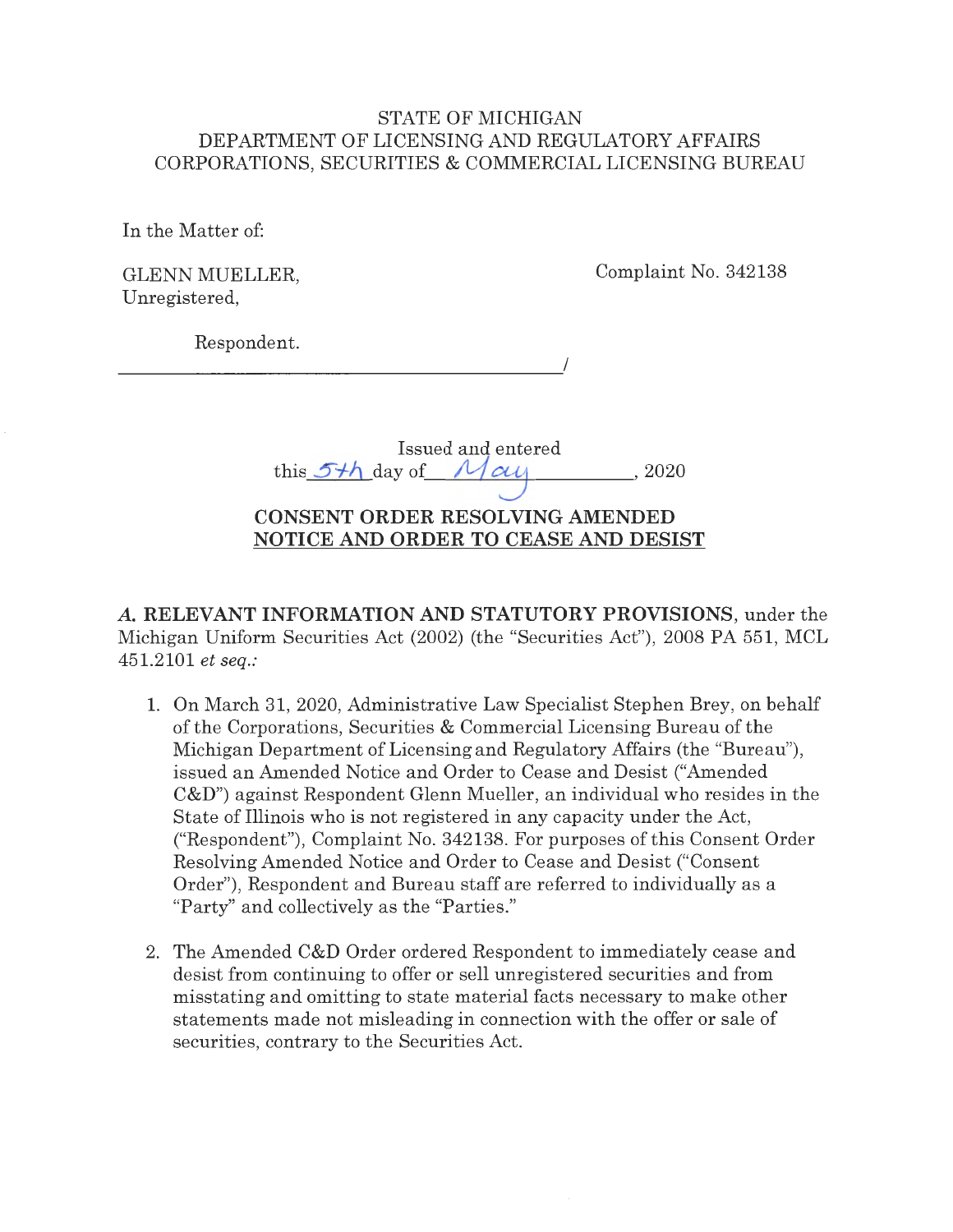- 3. The Amended C&D Order was immediately effective pursuant to MCL 451.2604(2); however, Respondent timely requested an administrative hearing on the Amended C&D Order pursuant to the Act (including section 604, MCL 451.2604) and the Michigan Administrative Procedures Act of 1969, 1969 PA 306, MCL 24.201 *et seq.* (including section 71, MCL 24.271) (the "Hearing Request"). Thereafter, the Parties waived the 15-day statutory requirement to schedule a hearing and agreed to hold Respondent's Hearing Request in abeyance while negotiating possible resolution through this Consent Order.
- 4. As a result of negotiations, the Parties agree to and recommend that the Bureau's Administrator order a settlement of this matter under the terms and conditions set forth in this Consent Order. Respondent was represented by, and had the advice of, legal counsel throughout the process of resolving the Amended C&D through this Consent Order.

# **B. AGREEMENT**

The Parties agree to resolve the Amended C&D pursuant to the following terms and conditions:

- 1. Respondent agrees to cease and desist from violating the Act, including but not limited to Section 301 of the Securities Act, MCL 451.2301, and Section 501 of the Securities Act, MCL 451.2501.
- 2. Respondent agrees that he will not conduct any business in Michigan regulated under the Securities Act; and will not act as a principal or consultant on behalf of any entity so engaged in that business.
- 3. The Bureau will report and publish this Consent Order according to its current policy, as follows:

This Consent Order is a public record required to be published and made available to the public, consistent with section 11 of the Michigan Freedom of Information Act, MCL 15.241. The Bureau will publish this Consent Order consistent with its current policy, whereby copies of orders issued under the Act are posted to the Bureau's website and a summary of order content is included in monthly disciplinary action reports separately published on the Bureau's website.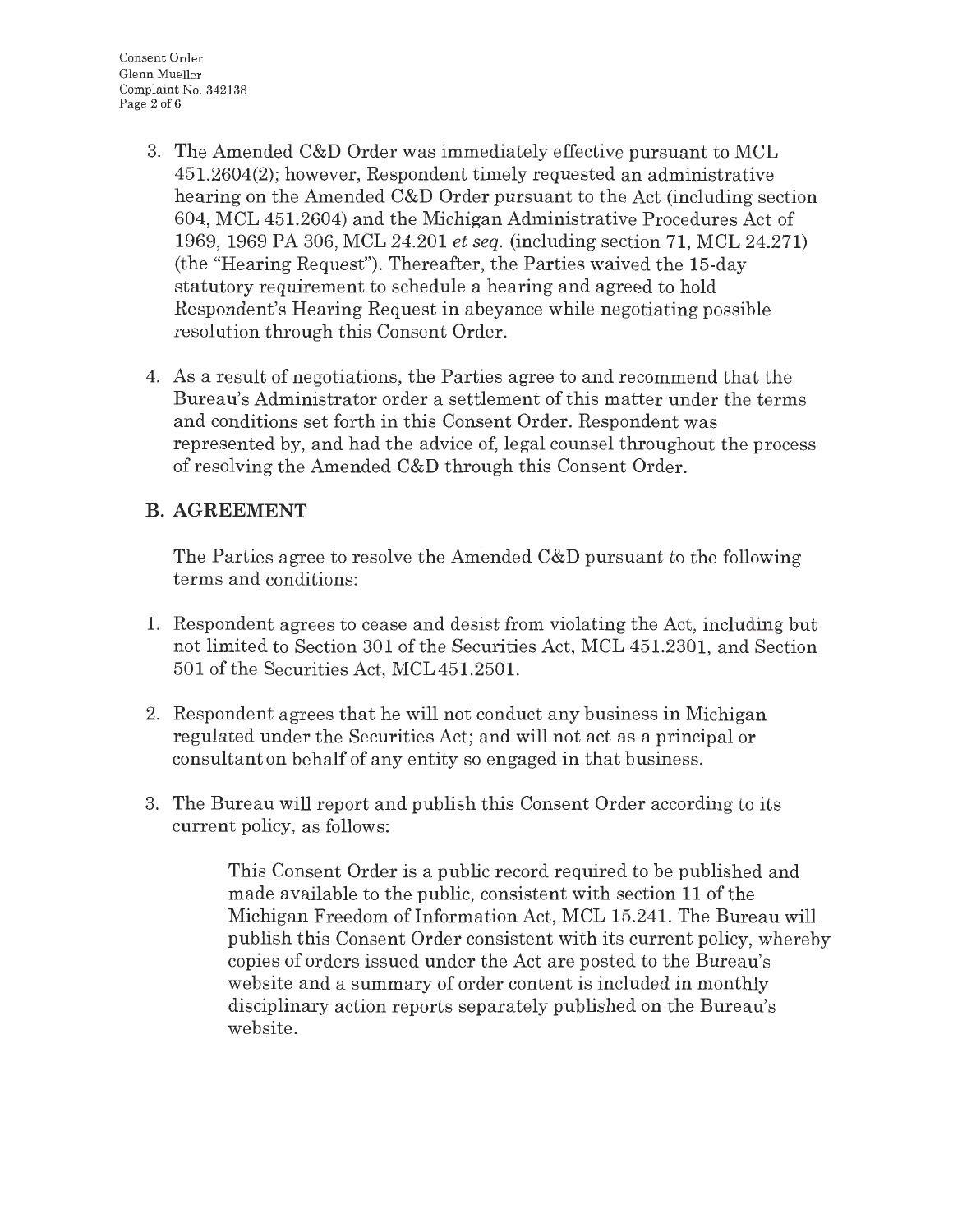- 4. Notwithstanding the potential application of MCL 451.2412(9), this Consent Order expressly preserves the Bureau's and Administrator's ability to rely on and assert, in any future proceeding under the Act, all activities, conduct, and alleged Act violations by Respondent contained in or relating to the Amended C&D Order.
- 5. Respondent consents to entry of this Consent Order for the purpose of resolving the Amended C&D Order in an expeditious fashion that avoids the time and expense associated with an administrative proceeding on the Hearing Request and any appeals therefrom. The Parties agree that this Consent Order is automatically admissible in a proceeding to enforce its provisions or in any administrative proceeding under the Securities Act.
- 6. The Parties agree that this Consent Order resolves only Respondent's activities, conduct, and alleged Securities Act violations contained in the Amended C&D Order, but it does not address or resolve any other activities, conduct, or potential Securities Act violations engaged in by Respondent not expressly contained in the Amended $C&D$  Order or occurring after the date this Consent Order is entered.
- 7. Respondent agrees that, effective upon entry of this Consent Order, the Hearing Request is automatically revoked without further action by the Parties.
- 8. Respondent agrees to cooperate with the Bureau and comply with any reasonable investigative demands made by the Bureau in the future for purposes of ensuring compliance with this Consent Order or the Securities Act.
- 9. Respondent acknowledges and agrees that: (a) the Administrator has jurisdiction and authority to enter this Consent Order; (b) the Administrator may enter this Consent Order without any further notice to Respondent; and (c) upon entry of this Consent Order, it is final and binding, and Respondent waives any right to a hearing or appeal of this Consent Order and the Amended C&D Order under the Securities Act, the rules promulgated under the Securities Act or the predecessor Act, the Michigan Administrative Procedures Act of 1969, 1969 PA 306, MCL 24.201 *et seq.,* or other applicable law.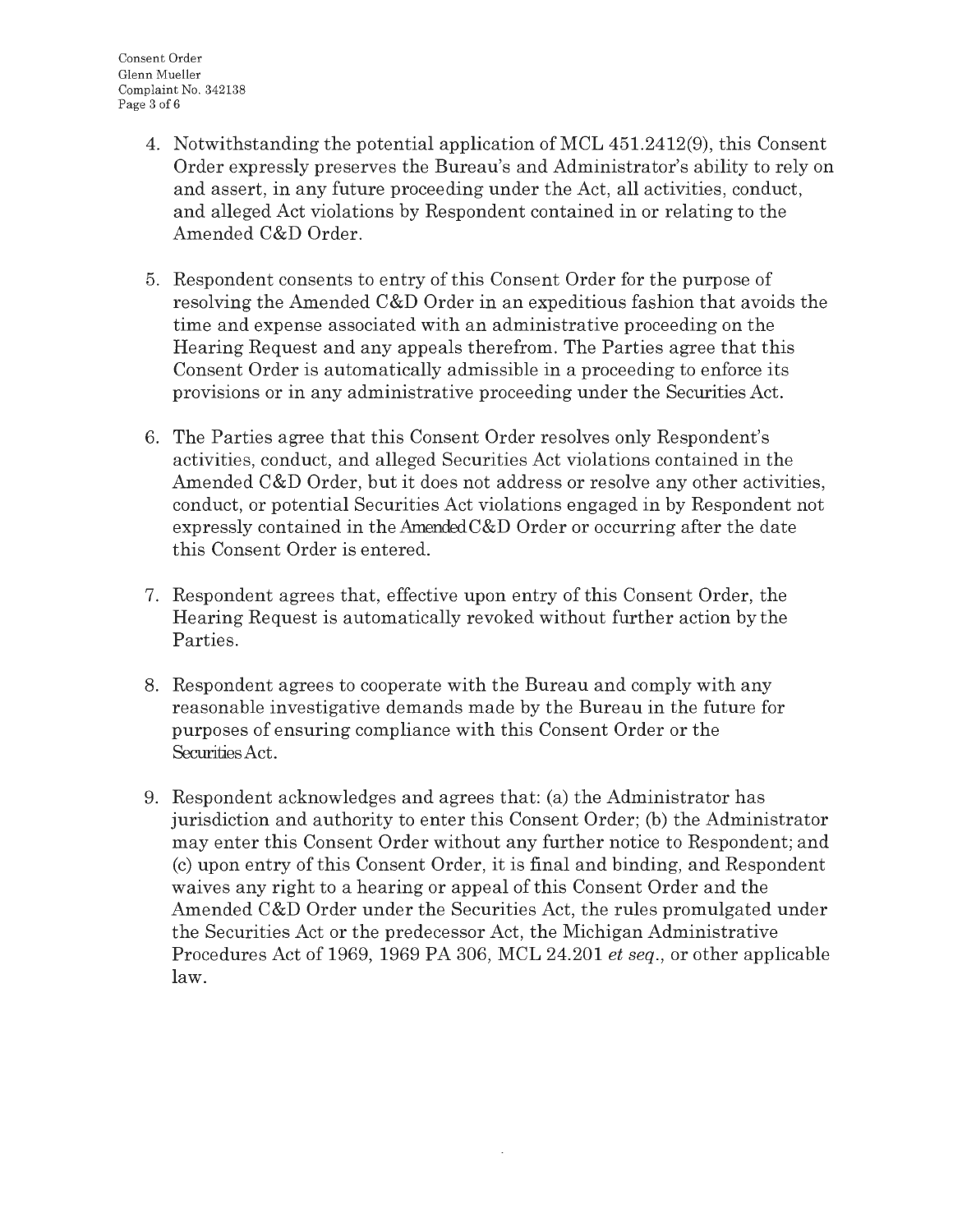- 10. The Parties understand and agree that this Consent Order will be presented to the Administrator for her final approval as evidenced by its entry, and that the Administrator may, in her sole discretion, decide to accept or reject this Consent Order. If the Administrator accepts this Consent Order by entering it, this Consent Order becomes fully effective and binding in accordance with Paragraph B.9. above. If the Administrator rejects this Consent Order by refusing to enter it, the Parties waive any objection to submitting the Hearing Request for adjudication through a formal administrative proceeding and the Administrator remaining the final decisionmaker at the conclusion of that proceeding.
- 11. The Parties acknowledge and agree that this Consent Order contains the entire understanding of the Parties and supersedes and forever terminates all prior and contemporaneous representations, promises, agreements, understandings, and negotiations, whether oral or written, with respect to its subject matter. The Parties further agree that this Consent Order may only be amended, modified, or supplemented by a duly executed writing signed by each party and approved by Order of the Administrator.
- 12. The Parties acknowledge and represent that: (a) each Party has read this Consent Order in its entirety and fully understands all of its terms, conditions, ramifications, and consequences; (b) each Party unconditionally consents to the terms of this Consent Order; (c) each Party has consulted with or had ample opportunity to consult with legal counsel of his, her, or its choosing prior to executing this Consent Order; (d) each Party has freely and voluntarily signed this Consent Order; and (e) the consideration received by each Party as described in this Consent Order is adequate.
- 13. The Parties acknowledge and agree that the Administrator retains the right to pursue any action or proceeding permitted by law to enforce the provisions of this Consent Order.
- 14. The signatories to this Consent Order below represent and warrant that they have the legal capacity and authority to enter into this Consent Order on behalf of the named Parties and to bind the named Parties to the terms and conditions contained herein.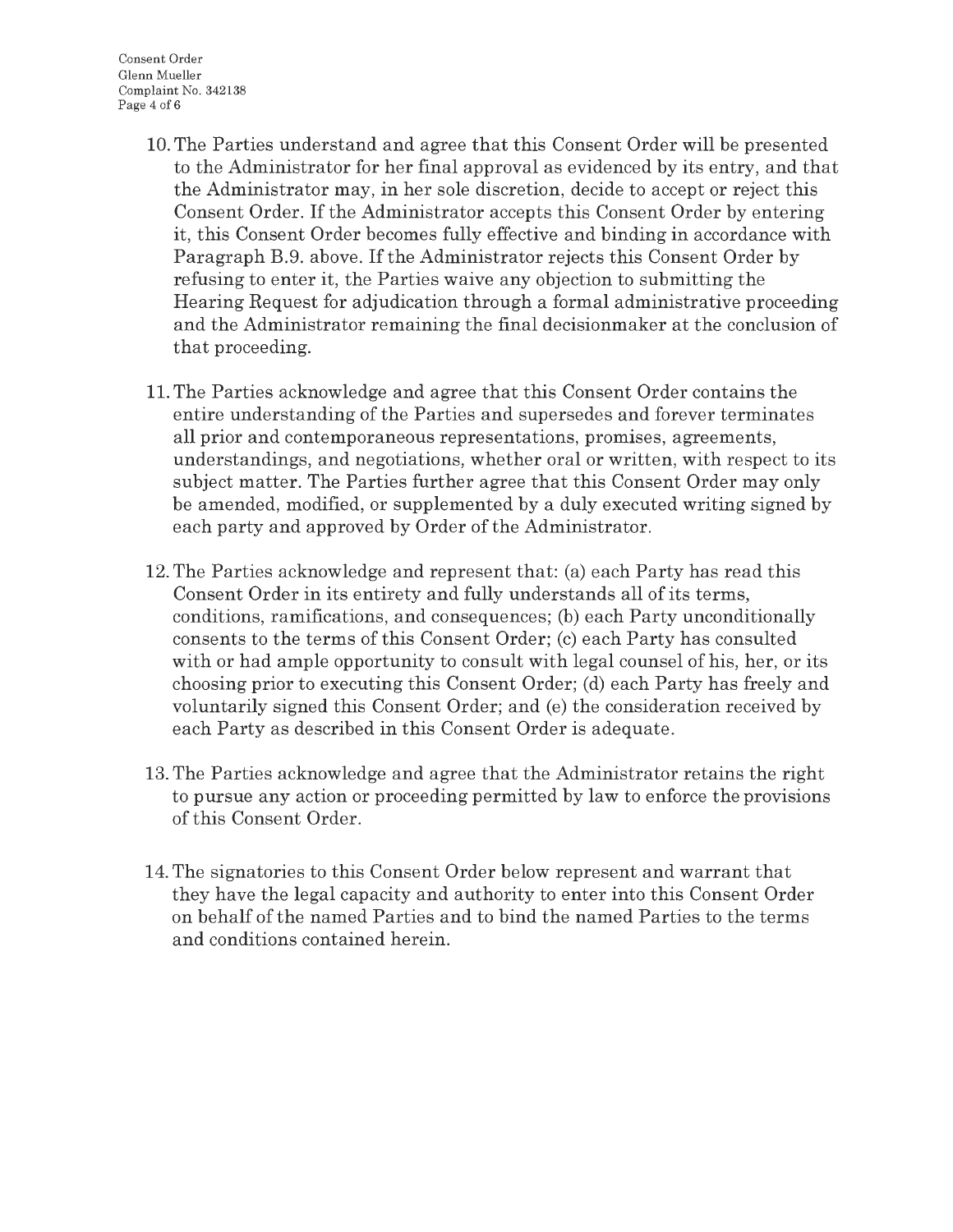**ANT 30** 

15. The Parties agree that facsimile or electronically transmitted signatures may The Fartus exception with this Consent Order and are binding on that be submitted in connection with this Consent<br>be submitted in connection with this Consent Order and are binding on that pe summers in the extent as an original signature.

Through their signatures, the Parties agree to the nbove turms and conditions.

Signed: Glenn Mueller, Respondent

Dated:  $-4-20-20$ 

Acknowledged and Reviewed by: Signeo  $\overline{b}$ acqueling S. Jacobson Attorney for Responde

 $D$ ated:  $\frac{4}{2}$   $20$   $20$ 

Approved hr,

Dated: ------

Signed:  $\frac{1}{\text{Timothy L. Teague}}$ Securities & Audit Division Director Corporations, Securities & Commercial Licensing Bureau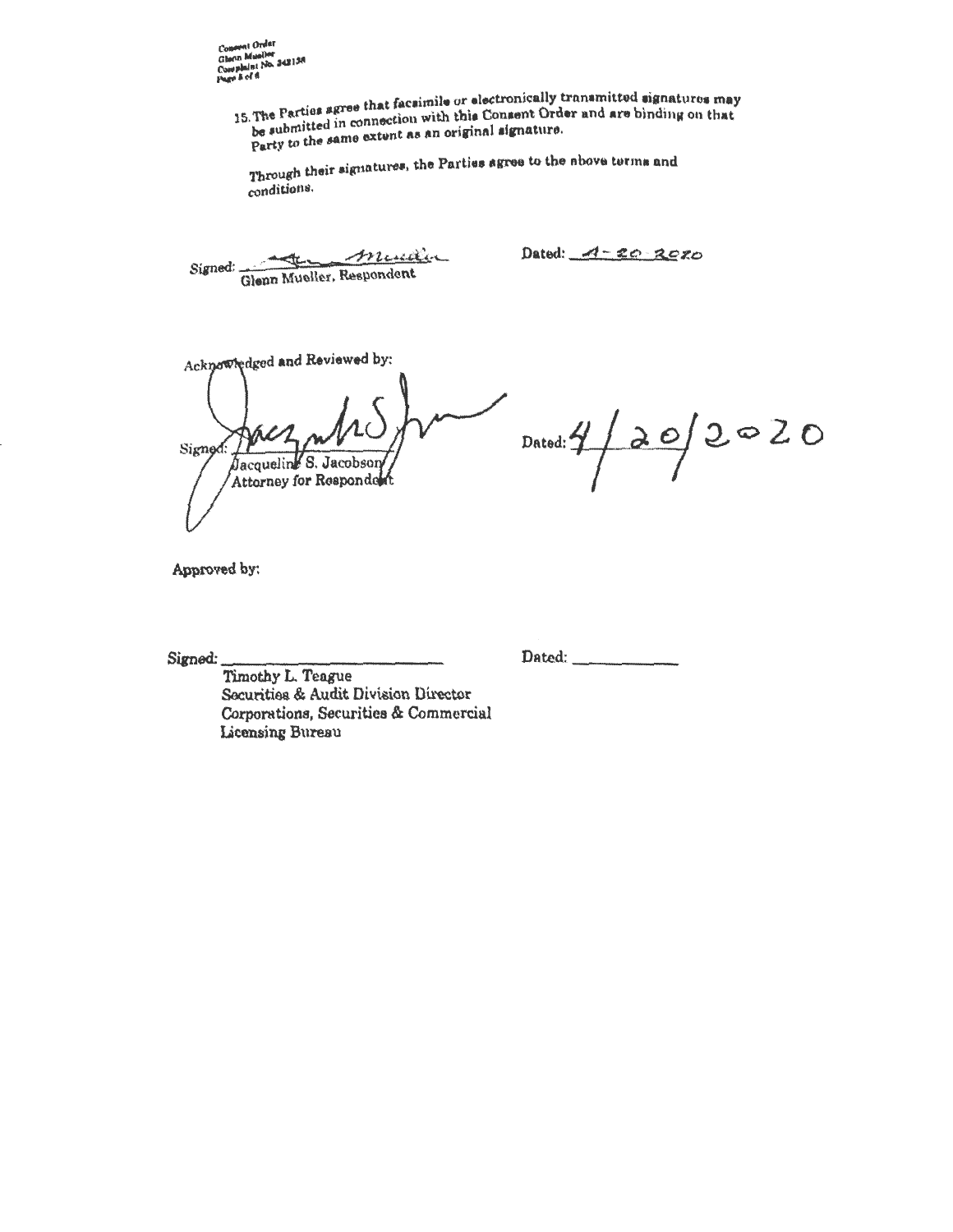15. The Parties agree that facsimile or electronically transmitted signatures may be submitted in connection with this Consent Order and are binding on that Party to the same extent as an original signature.

Through their signatures, the Parties agree to the above terms and conditions.

Signed:

Glenn Mueller, Respondent

Dated: \_\_\_\_\_\_\_\_\_\_\_\_\_\_\_

Acknowledged and Reviewed by:

Signed: \_\_\_\_\_\_\_\_\_ \_

Dated: \_\_\_\_\_\_\_\_\_\_\_\_\_\_\_\_\_

Jacqueline S. Jacobson Attorney for Respondent

|  |  |  | Type text here |
|--|--|--|----------------|
|--|--|--|----------------|

Approved by:

 $Signed: \mathcal{L}$ *morry*  $\sim$   $\mathcal{L}$ 

Timothy L. Teague Securities & Audit Division Director Corporations, Securities & Commercial Licensing Bureau

Dated:  $\frac{4}{21}$  /20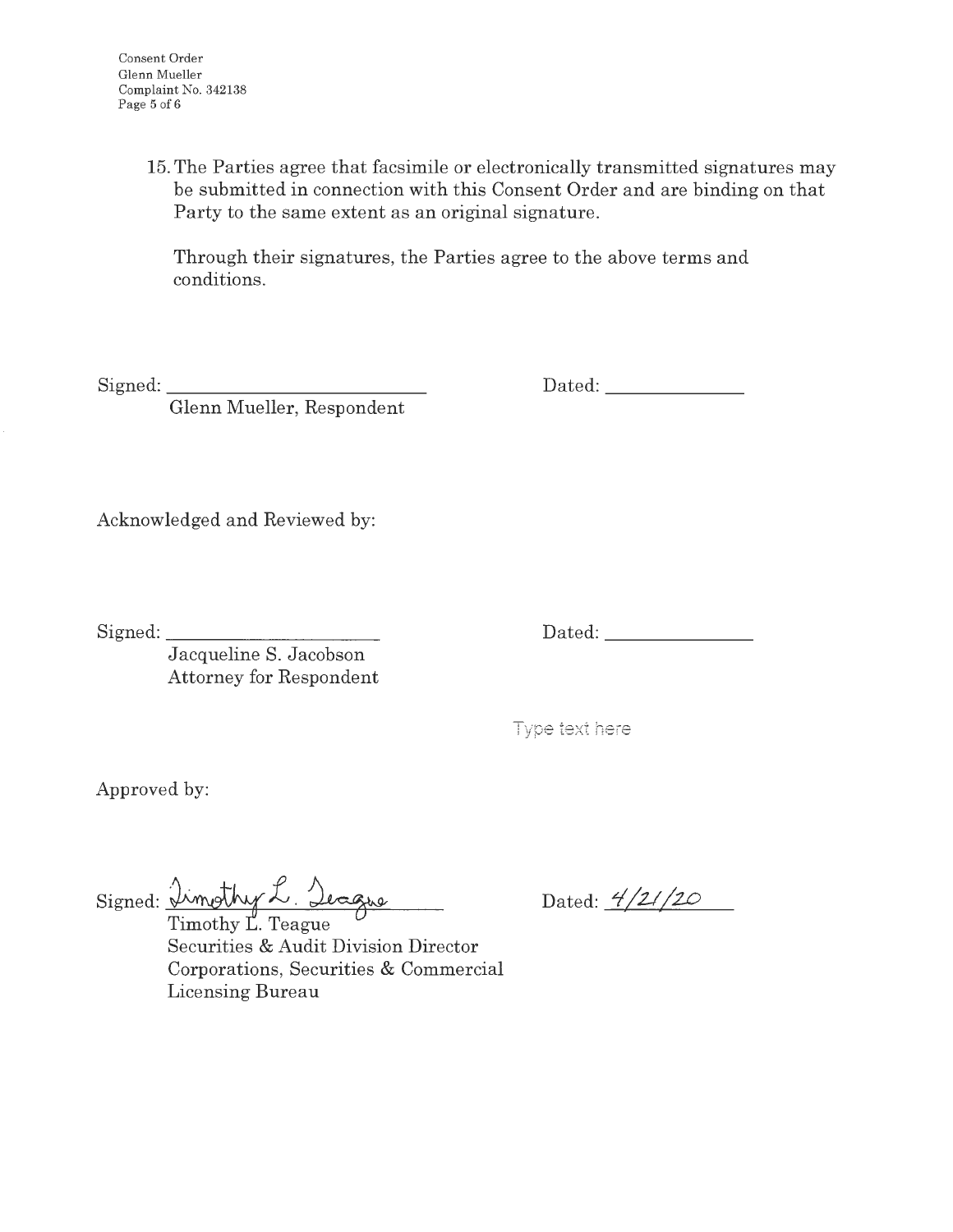Consent Order Glenn Mueller Complaint No. 342138 Page 6 of 6

## **C. ORDER**

The Administrator NOW, THEREFORE, ORDERS:

THE TERMS AND CONDITIONS IN THE FOREGOING FULLY EXECUTED CONSENT AGREEMENT ARE INCORPORATED BY REFERENCE AND MADE BINDING AND EFFECTIVE THROUGH THIS CONSENT ORDER.

By:

Date: 4/21/2020

Linda Clegg, Administrator and Interim Director, Corporations, Securities & Commercial Licensing Bureau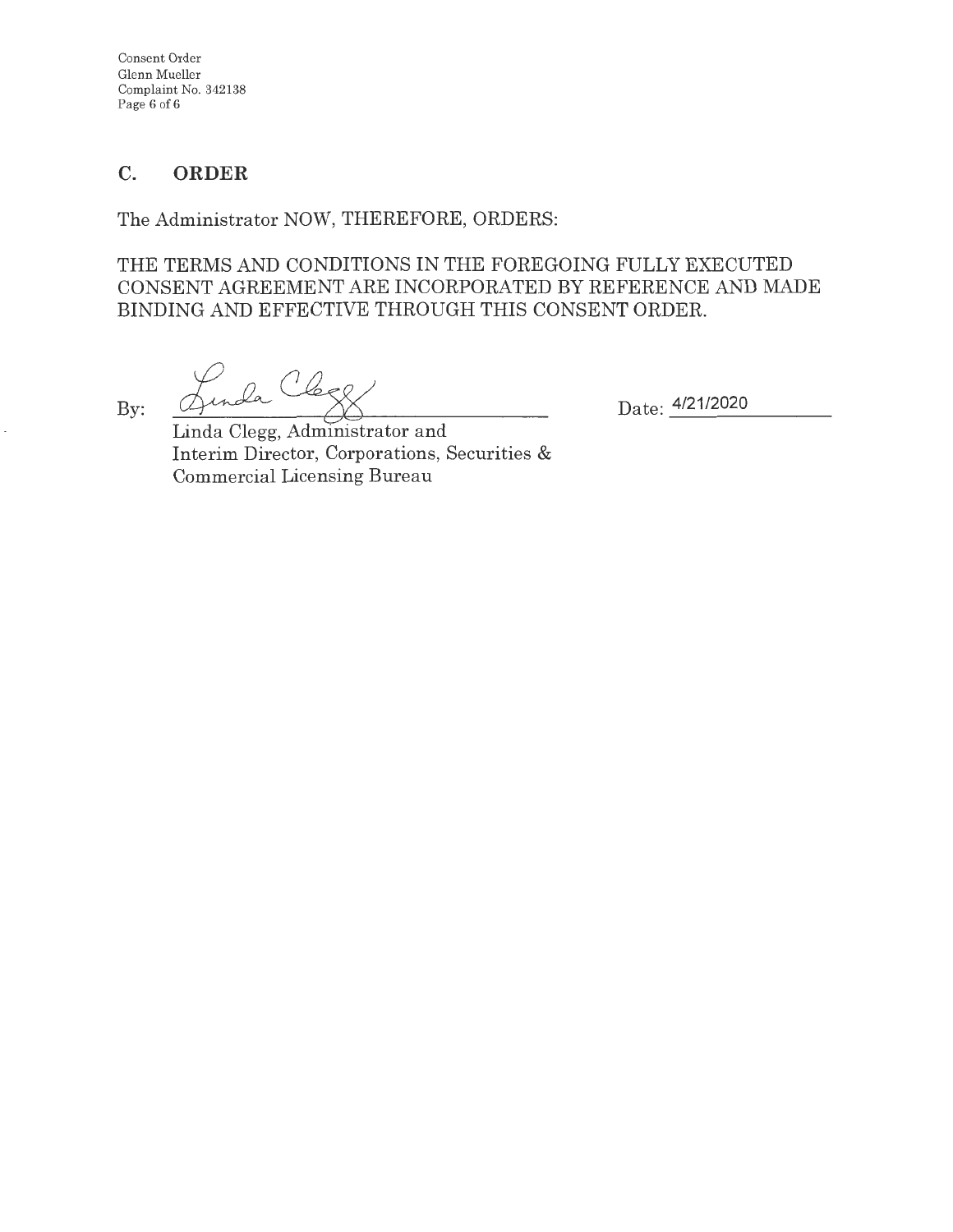#### STATE OF MICHIGAN DEPARTMENT OF LICENSING AND REGULATORY AFFAIRS CORPORATIONS, SECURITIES & COMMERCIAL LICENSING BUREAU

In the Matter of:

Complaint No. 342138

I

GLENN MUELLER Unregistered

Respondent.

0 Issued and entered This  $3^{\circ}$  day of Maurch . 2020

## AMENDED NOTICE AND ORDER TO CEASE AND DESIST

The Corporations, Securities & Commercial Licensing Bureau ("Administrator"), pursuant to its statutory authority and responsibility to administer and enforce the Michigan Uniform Securities Act (2002), 2008 PA 551, as amended, MCL 451.2101 *et seq* ("Securities Act"), hereby rescinds a Notice and Order to Cease and Desist issued on or around January 22, 2020 (Exhibit 1) and orders Glenn Mueller ("Respondent") to cease and desist from offering and selling unregistered securities and from misstating or omitting to state material facts necessary in order to make other statements made, in the light of the circumstances under which they were made, not misleading in connection with the offer and sale of securities, contrary to the Securities Act. Respondent is notified of the opportunity to request a hearing in this matter.

### **I. BACKGROUND**

### **A. The Respondent**

1. Glenn Mueller is an Illinois resident and real estate developer who owns and operates various entities which are associated with each other through ownership and management relationships. Respondent owned or otherwise associated with the multiple business entities which were used to offer and sell various unregistered investments to people across the country, including in Michigan. Respondent is not registered in any capacity under the Securities Act and has not registered any securities offerings under the Securities Act.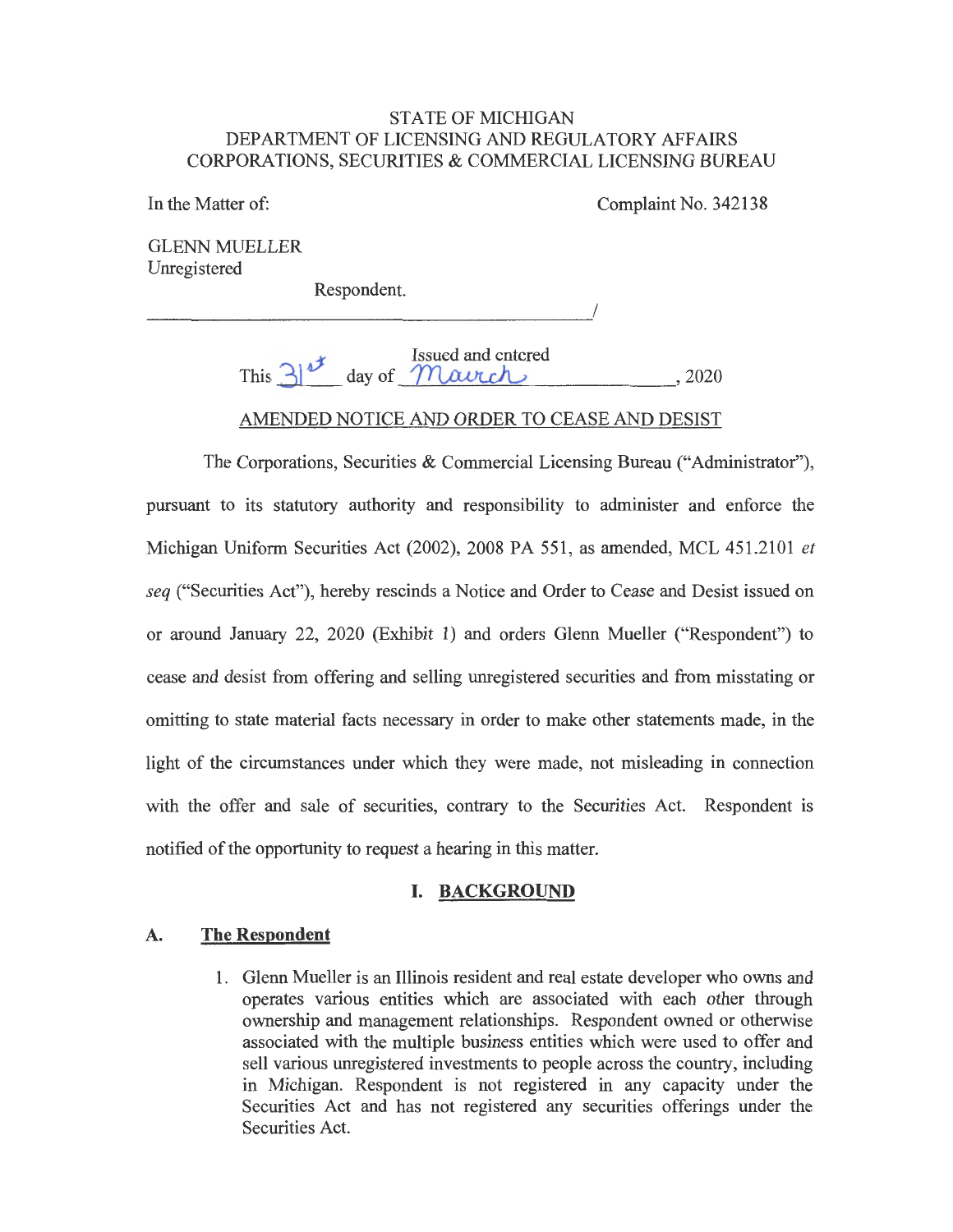## **B. Findings of Fact**

- 1. The Administrator's staff conducted an investigation of Respondent's activities under the Securities Act in Michigan.
- 2. The investigation developed evidence that Respondent Glenn Mueller through various entities including Northridge Holdings Ltd., Eastridge Holdings Ltd., Unity Investment Group I, Ltd., and others, offered and sold promissory note securities which were not federal covered, exempt from registration, or registered under the Securities Act.
- 3. The investigation developed evidence that Respondent Glenn Mueller through various entities including Northridge Holdings Ltd., Eastridge Holdings Ltd., Unity Investment Group I, Ltd., and others, misstated and omitted to state material facts necessary to make other statements made not misleading in connection with the offer or sale of securities:

A. Respondent described investments he offered and sold as "CD alternatives" when, in fact, the investments were not certificates of deposit insured by the FDIC or even remotely equivalent, but were speculative promissory notes dependent upon the success of underlying real property business investment performance.

B. Respondent described the investments as "safe" but failed to state that the investment was speculative and carried a significant risk of loss.

## II. **RELEVANT STATUTORY PROVISIONS**

1. Section  $102c(c)$  of the Securities Act, MCL  $451.2102c(c)$ , defines "Security" in part as:

a note; stock; treasury stock; security future; bond; debenture; evidence of indebtedness; certificate of interest or participation in a profit-sharing agreement; collateral trust certificate; preorganization certificate or subscription; transferable share; investment contract; voting trust certificate; certificate of deposit for a security; fractional undivided interest in oil, gas, or other mineral rights; put, call, straddle, option, or privilege on a security, certificate of deposit, or group or index of securities, including an interest in or based on the value of that put, call, straddle, option, or privilege on that security, certificate of deposit, or group or index of securities, put, call, straddle, option, or privilege entered into on a national securities exchange relating to foreign currency, an investment in a viatical or life settlement agreement; or, in general, an interest or instrument commonly known as a "security"; or a certificate of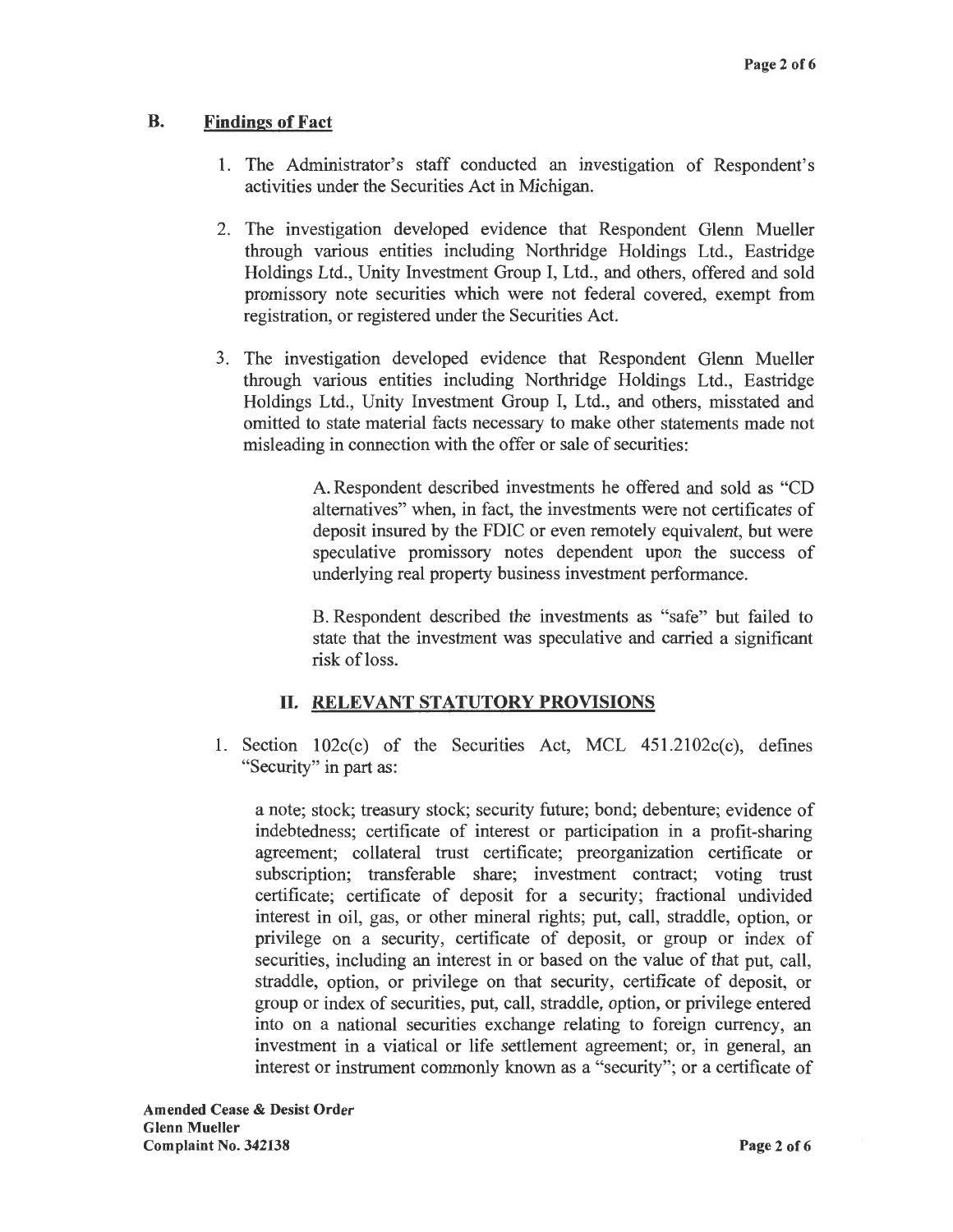interest or participation in, temporary or interim certificate for, receipt for, guarantee of, or warrant or right to subscribe to or purchase, any of the foregoing...

\*\*\*

(v) The term includes an investment in a common enterprise with the expectation of profits to be derived primarily from the efforts of a person other than the investor. As used in this subparagraph, a "common enterprise" means an enterprise in which the fortunes of the investor are interwoven with those of either the person offering the investment, a third party, or other investors ...

2. Section 301 of the Securities Act, MCL 451.2301, states:

A person shall not offer or sell a security in this state unless 1 or more of the following are met:

(a) The security is a federal covered security.

(b) The security, transaction, or offer is exempted from registration under sections 201 to 203.

- ( c) The security is registered under this act.
- 3. Section 501 of the Securities Act, MCL 451.2501, states:

It is unlawful for a person, in connection with the offer, sale, or purchase of a security or the organization or operation of a Michigan investment market under article 4A, to directly or indirectly do any of the following:

(a) Employ a device, scheme, or artifice to defraud.

(b) Make an untrue statement of a material fact or omit to state a material fact necessary in order to make the statements made, in the light of the circumstances under which they were made, not misleading.

( c) Engage in an act, practice, or course of business that operates or would operate as a fraud or deceit on another person.

4. Section 503(1) of the Securities Act, MCL 451.2503(1), states:

In a civil action or administrative proceeding under this act, a person claiming an exemption, exception, preemption, or exclusion has the burden to prove the applicability of the exemption, exception, preemption, or exclusions.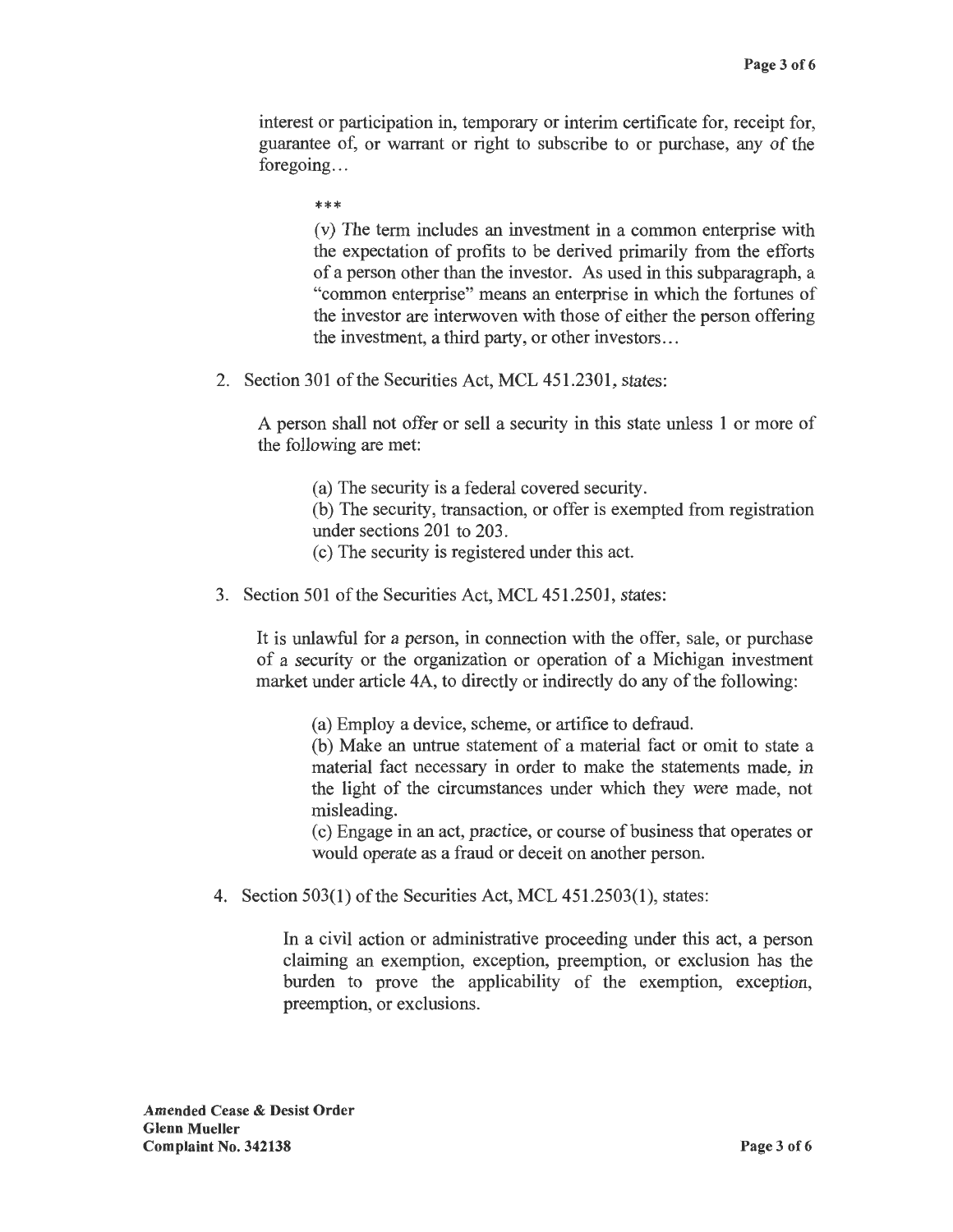### III. **CONCLUSIONS OF LAW**

- 1. Respondent, Glenn Mueller, through various affiliated entities including Northridge Holdings Ltd., Eastridge Holdings Ltd., and Unity Investment Group I, Ltd., offered and sold promissory note securities in Michigan, and has not identified a relevant exemption, exception, preemption, or exclusion from Securities Act registration requirements, contrary to section 301 of the Securities Act, MCL 451.2301.
- 2. Respondent, Glenn Mueller, through various affiliated entities including Northridge Holdings Ltd., Eastridge Holdings Ltd., and Unity Investment Group I, Ltd., misstated a material fact when he identified speculative promissory note securities as "CD alternatives" when in fact the promissory notes bore no resemblance to FDIC-insured certificates of deposit. The statement made comparing the notes to CDs was material and untrue in connection with the offer or sale of a security, contrary to section 501(b) of the Securities Act, MCL 451.2501(b).
- 3. Respondent, Glenn Mueller, through various affiliated entities including Northridge Holdings Ltd., Eastridge Holdings Ltd., and Unity Investment Group I, Ltd., omitted to state a material fact necessary to make other statements made not misleading when he described the promissory note investments as "safe" but failed to state that the investments carried a significant risk of loss for investors. The statement made describing the notes as "safe" was made in connection with the offer or sale of a security, was material, and became misleading when Respondent omitted to state that the note carried a significant risk of loss, contrary to section 50l(b) of the Securities Act, MCL 451.2501(b).

### IV. **ORDER**

IT IS THEREFORE ORDERED, pursuant to section 604 of the Securities Act, MCL 451.2604, that:

- A. Respondent shall immediately CEASE AND DESIST from continuing to offer or sell unregistered securities and from misstating and omitting to state material facts necessary to make other statements made not misleading in connection with the offer or sale of securities, contrary to the Securities Act.
- B. Pursuant to section 604(2) of the Securities Act, this Notice and Order to Cease and Desist is IMMEDIATELY EFFECTIVE.
- C. In a Final Order, the Administrator, under section 604(4) of the Securities Act, MCL 451.2604(4), intends to impose NO CIVIL FINE against Respondent. This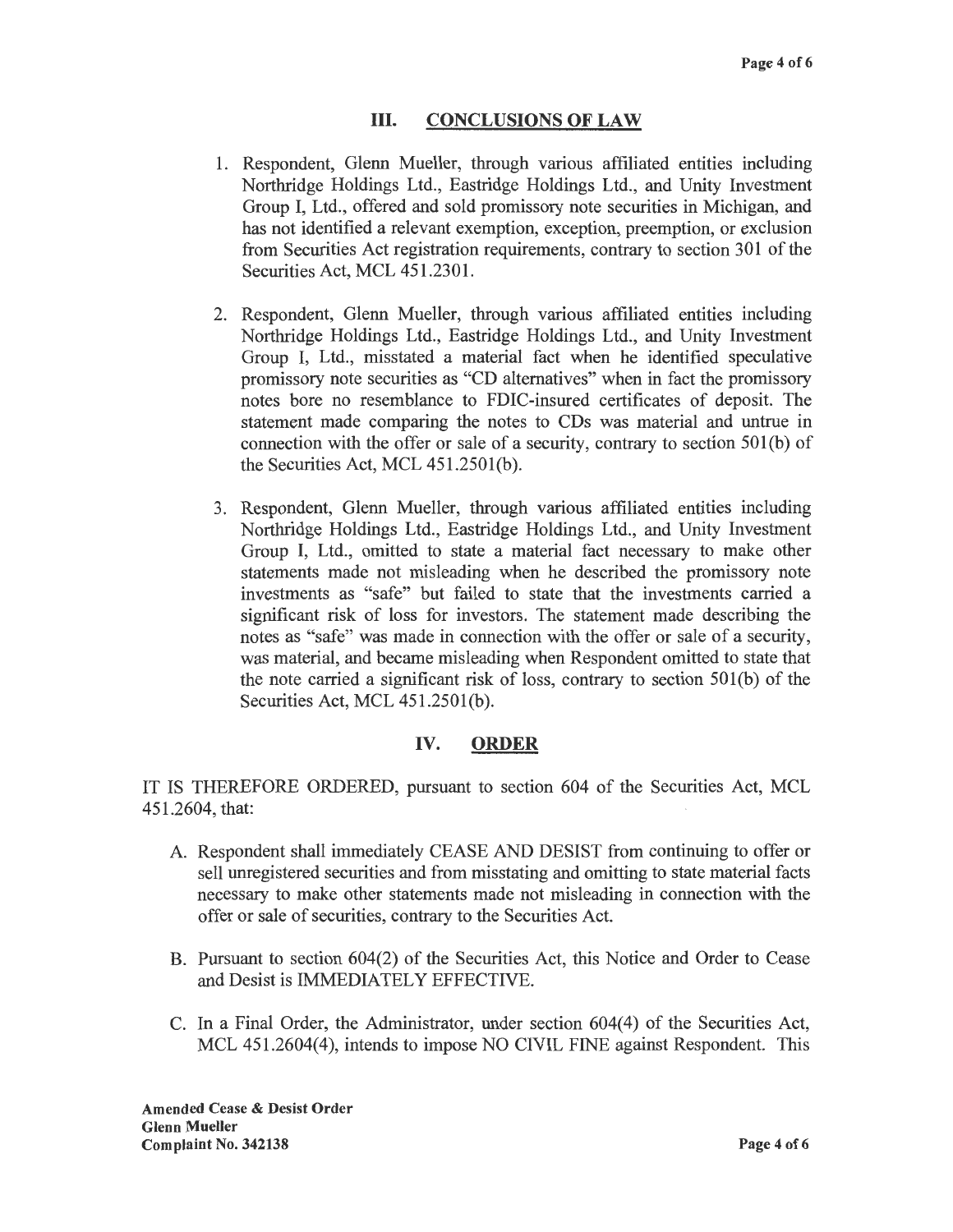Notice and Order to Cease and Desist may become final pursuant to Section VI, below.

- D. Pursuant to section 508 of the Securities Act, MCL 451.2508, a person that willfully violates the Securities Act, or an order issued under the Securities Act, is guilty of a felony punishable by imprisonment for not more than 10 years or a fine of not more than \$500,000.00 for each violation, or both. An individual convicted of violating a rule or order under this act may be fined, but shall not be imprisoned, if the individual did not have knowledge of the rule or order.
- E. The Administrator retains the right to pursue further administrative action against Respondent under the Securities Act if the Administrator determines that such action is necessary and appropriate in the public interest, for the protection of investors and is authorized by the Securities Act.

# **V. NOTICE OF OPPORTUNITY FOR HEARING**

Section 604 of the Securities Act, MCL 451.2604, provides that Respondent has 30 days beginning with the first day after the date of service of this Notice and Order to Cease and Desist to submit a written request to the Administrator asking that this matter be scheduled for a hearing. If the Administrator receives a written request in a timely manner, the Administrator shall schedule a hearing within 15 days after receipt of the request. The written request for a hearing must be addressed to:

> Corporations, Securities & Commercial Licensing Bureau Regulatory Compliance Division P.O. Box 30018 Lansing, MI 48909

## **VI. ORDER FINAL ABSENT HEARING REQUEST**

- A. Under section 604 of the Securities Act, MCL 451.2604, the Respondent's failure to submit a written request for a hearing to the Administrator within 30 days after the service date of this **NOTICE AND ORDER TO CEASE AND DESIST** shall result in this order becoming a **FINAL ORDER** by operation of law.
- B. Failure to comply with the terms of this Order within the time frames specified may result in additional administrative penalties, including the summary suspension or continued suspension of all registrations held by Respondent under the Securities Act, the denial of any registration renewal, and/or the denial of any future applications for registration, until full compliance is made. Respondent may voluntarily surrender or withdraw a registration under the Securities Act; however, the surrender or withdrawal will not negate the summary suspension or continued suspension of the relevant registrations or any additional administrative proceedings if a violation of this Order or the Securities Act occurred.